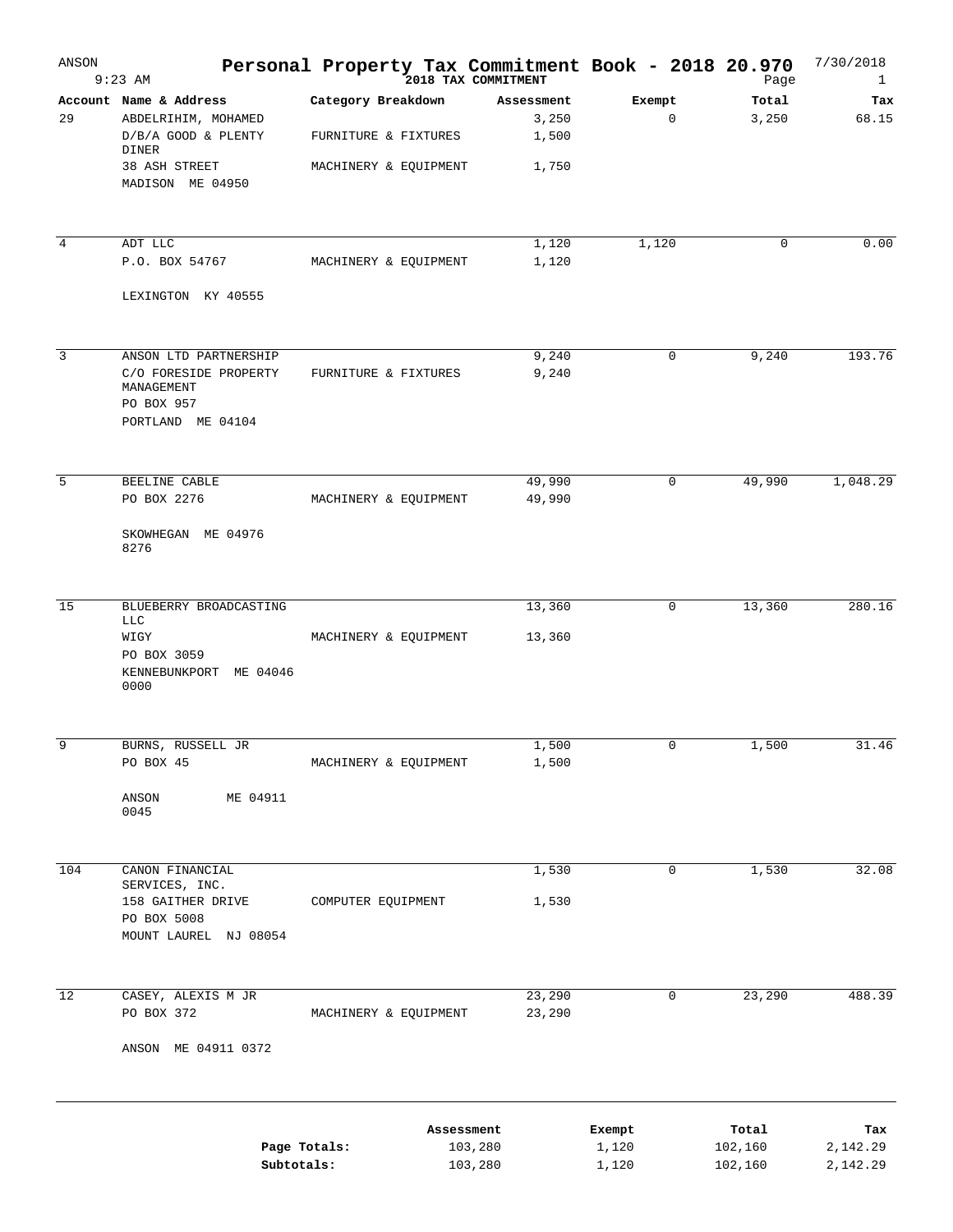| ANSON | $9:23$ AM                                                                                             | Personal Property Tax Commitment Book - 2018 20.970<br>2018 TAX COMMITMENT |                                  |                   | Page             | 7/30/2018<br>2  |
|-------|-------------------------------------------------------------------------------------------------------|----------------------------------------------------------------------------|----------------------------------|-------------------|------------------|-----------------|
| 17    | Account Name & Address<br>COUSINEAU WOOD<br>PRODUCTS, LLC<br>PO BOX 58                                | Category Breakdown<br>FURNITURE & FIXTURES                                 | Assessment<br>1,064,700<br>5,600 | Exempt<br>815,300 | Total<br>249,400 | Tax<br>5,229.92 |
|       | NORTH ANSON ME 04958<br>0058                                                                          | MACHINERY & EQUIPMENT<br>COMPUTER EQUIPMENT                                | 1,056,500<br>2,600               |                   |                  |                 |
| 108   | CSC SERVICE WORKS, INC<br>C/O RYAN TAX COMPLIANCE<br>SERV, LLC<br>P.O. BOX 460049<br>HOUSTON TX 77056 |                                                                            | $\mathbf 0$                      | $\mathbf 0$       | $\mathbf 0$      | 0.00            |
| 103   | DE LAGE LANDEN FINAN<br>SERV INC<br>111 OLD EAGLE SCHOOL                                              | COMPUTER EQUIPMENT                                                         | 2,990<br>2,990                   | 2,990             | 0                | 0.00            |
|       | ROAD<br>WAYNE PA 19087                                                                                |                                                                            |                                  |                   |                  |                 |
| 105   | DELL INC.<br>ATTN. PRPERTY TAX DEPT<br>ONE DELL WAY, RR1-35<br>ROUND ROCK TX 78682                    | COMPUTER EQUIPMENT                                                         | 880<br>880                       | 880               | 0                | 0.00            |
| 21    | DIRECTV, LLC<br>ATTN PROPERTY TAX DEPT<br>1010 PINE, 9E-L-01<br>ST. LOUIS<br>MO 63101<br>0000         | MACHINERY & EQUIPMENT                                                      | 8,130<br>8,130                   | 0                 | 8,130            | 170.49          |
| 24    | DISH NETWORK, LLC<br>PO BOX 6623<br>ENGLEWOOD CO 80155                                                | TELECOMMUNICATIONS                                                         | 10,000<br>10,000                 | 0                 | 10,000           | 209.70          |
| 27    | DISHNET SATELLITE                                                                                     |                                                                            | 370                              | 0                 | 370              | 7.76            |
|       | BROADBAND LLC<br>PO BOX 6623<br>ENGLEWOOD CO 80155                                                    | COMPUTER EQUIPMENT                                                         | 370                              |                   |                  |                 |

|              | Assessment | Exempt  | Total   | Tax      |
|--------------|------------|---------|---------|----------|
| Page Totals: | 1,087,070  | 819,170 | 267,900 | 5,617.87 |
| Subtotals:   | 1,190,350  | 820,290 | 370,060 | 7,760.16 |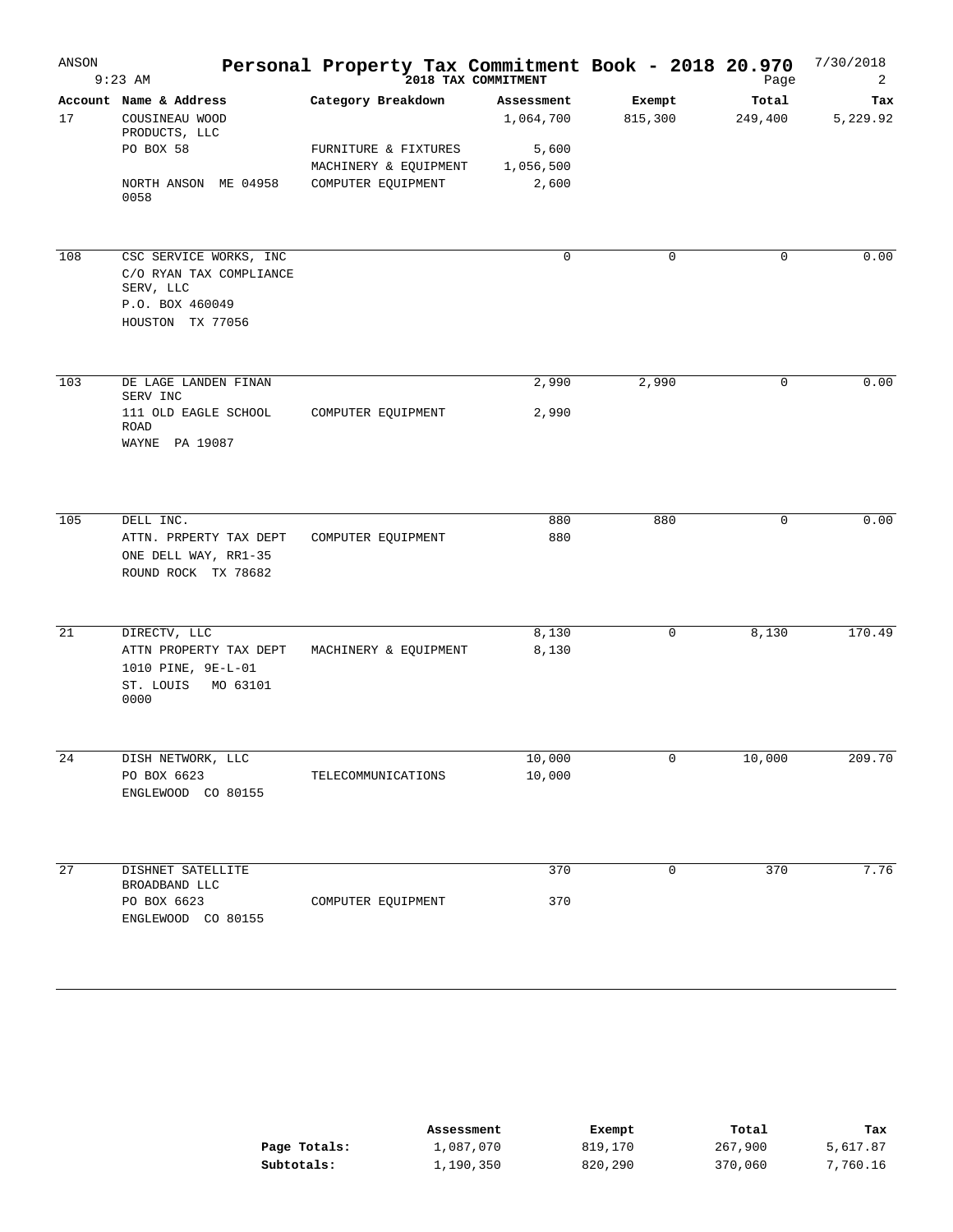| ANSON | $9:23$ AM                                                                                                                         | Personal Property Tax Commitment Book - 2018 20.970<br>2018 TAX COMMITMENT |                              |                       | Page           | 7/30/2018<br>3 |
|-------|-----------------------------------------------------------------------------------------------------------------------------------|----------------------------------------------------------------------------|------------------------------|-----------------------|----------------|----------------|
| 28    | Account Name & Address<br>EDUCATION NETWORKS OF<br>AMERICA<br>618 Grassmere Park<br>Suite 12<br>NASHVILLE TN 37211                | Category Breakdown<br>COMPUTER EQUIPMENT                                   | Assessment<br>8,440<br>8,440 | Exempt<br>$\mathbf 0$ | Total<br>8,440 | Tax<br>176.99  |
| 46    | EVERBANK COMMERCIAL<br>FINANCE<br>630 N. CENTRAL EXPWY,<br>STE A<br>TX 75074<br>PLANO                                             | MACHINERY & EQUIPMENT                                                      | 3,930<br>3,930               | 0                     | 3,930          | 82.41          |
| 25    | EVERETT, STEVEN A<br>ANSON COIN-A-MATIC<br>LAUNDRY<br>PO BOX 198<br>ANSON ME 04911 0198                                           | MACHINERY & EQUIPMENT                                                      | 18,650<br>18,650             | $\mathbf 0$           | 18,650         | 391.09         |
| 102   | FARM CREDIT LEASING<br>SERVICE CORP<br>TAX DEPTARTMENT<br>6340 S FIDDLERS GREEN<br><b>CIRCLE</b><br>GREENWOOD VILLAGE CO<br>80111 | MACHINERY & EQUIPMENT                                                      | 136,860<br>136,860           | 136,860               | 0              | 0.00           |
| 107   | FLEETMATICS USA, LLC<br>P.O. BOX 2749<br>ADDISON<br>TX 75001                                                                      | COMPUTER EQUIPMENT                                                         | 1,910<br>1,910               | 0                     | 1,910          | 40.05          |
| 92    | GRAYHAWK LEASING, LLC<br>ATTN: TAX DEPT. 3A-300<br>PO BOX 660937<br>DALLAS TX 75266 0937                                          | MACHINERY & EQUIPMENT                                                      | 3,980<br>3,980               | 0                     | 3,980          | 83.46          |
| 31    | HUGHES NETWORK SYSTEMS,<br><b>LLC</b><br>C/O RYAN TAX COMPLIANCE<br>SVCS, LLC<br>PO BOX 460049<br>HOUSTON TX 77056                | MACHINERY & EQUIPMENT                                                      | 5,150<br>5,150               | $\mathbf 0$           | 5,150          | 108.00         |

|              | Assessment | Exempt  | Total   | Tax      |
|--------------|------------|---------|---------|----------|
| Page Totals: | 178,920    | 136,860 | 42,060  | 882.00   |
| Subtotals:   | 1,369,270  | 957,150 | 412,120 | 8,642.16 |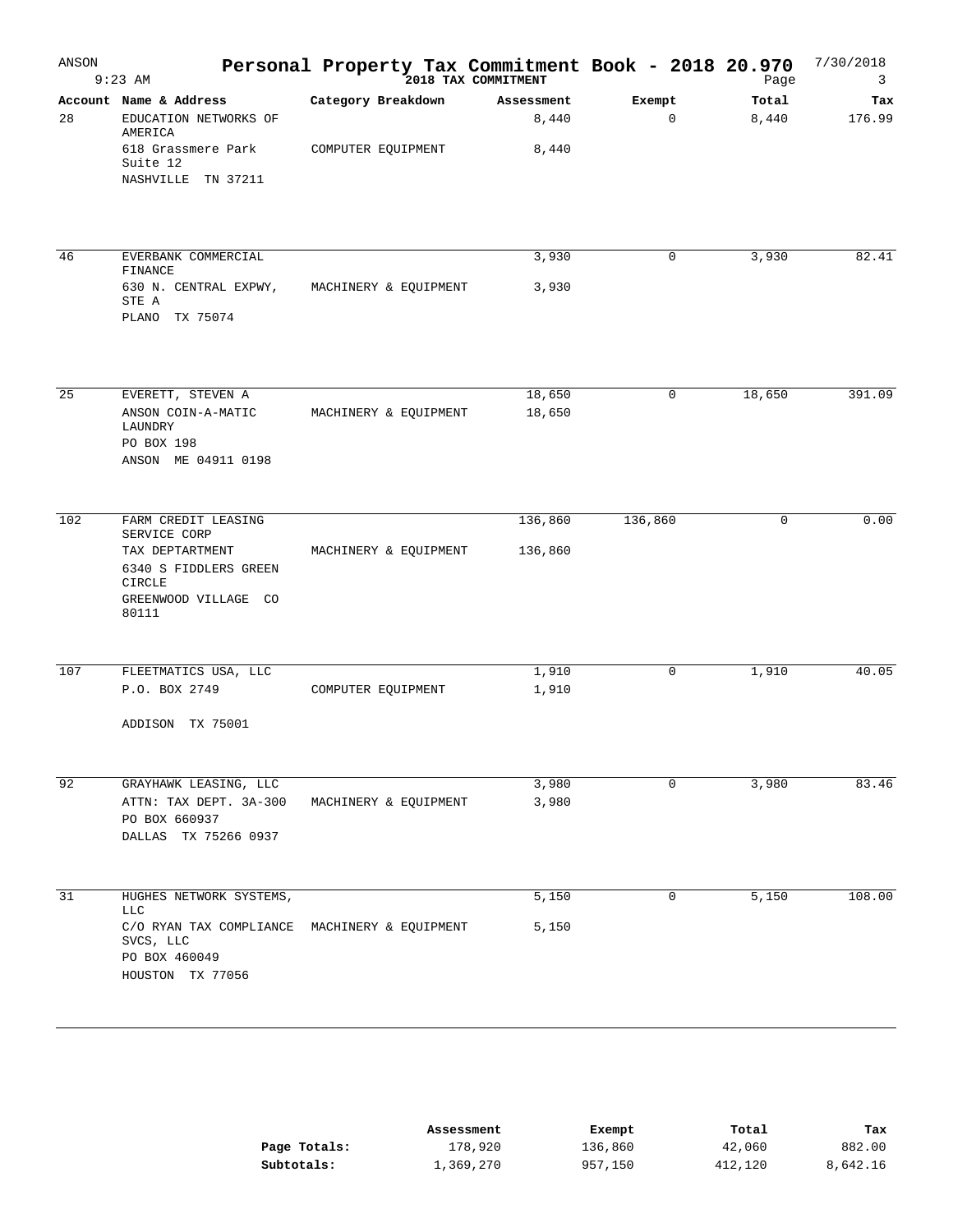| ANSON | $9:23$ AM                                                                               | Personal Property Tax Commitment Book - 2018 20.970 | 2018 TAX COMMITMENT          |             | Page           | 7/30/2018<br>4 |
|-------|-----------------------------------------------------------------------------------------|-----------------------------------------------------|------------------------------|-------------|----------------|----------------|
| 32    | Account Name & Address<br>JEWELL, DAVID E &<br>CHRISTINE A<br>AMY LYNN'S FAST FOOD      | Category Breakdown<br>MACHINERY & EQUIPMENT         | Assessment<br>5,500<br>5,500 | Exempt<br>0 | Total<br>5,500 | Tax<br>115.34  |
|       | 19 JOHN ST<br>MADISON ME 04950 0000                                                     |                                                     |                              |             |                |                |
| 33    | JORDAN COLLISION<br>REPAIR, INC                                                         |                                                     | 5,370                        | 0           | 5,370          | 112.61         |
|       | C/O MARK JORDAN<br>PO BOX 308<br>ANSON ME 04911 0308                                    | MACHINERY & EQUIPMENT                               | 5,370                        |             |                |                |
| 55    | KNIGHTS, NORA                                                                           |                                                     | 1,540                        | 0           | 1,540          | 32.29          |
|       | PO BOX 402<br>ANSON ME 04911 0402                                                       | MACHINERY & EQUIPMENT                               | 1,540                        |             |                |                |
|       | 55 MAIN ST                                                                              |                                                     |                              |             |                |                |
| 35    | LLOYD, MERLE L & SONS<br>PO BOX 421                                                     | FURNITURE & FIXTURES<br>MACHINERY & EQUIPMENT       | 397,050<br>2,500<br>394,550  | 198,500     | 198,550        | 4,163.59       |
|       | ANSON ME 04911 0421                                                                     |                                                     |                              |             |                |                |
| 36    | LUCE, ARNOLD                                                                            |                                                     | 7,500                        | 0           | 7,500          | 157.28         |
|       | 54 SUGAR MAPLE DR<br>ANSON ME 04911 0000                                                | MACHINERY & EQUIPMENT                               | 7,500                        |             |                |                |
| 6     |                                                                                         |                                                     | 10,000                       | 0           | 10,000         | 209.70         |
|       | LUCE, ARNOLD & ELAINE<br>D/B/A LUCE'S MEATS<br>54 SUGAR MAPLE DR<br>ANSON ME 04911 0000 | MACHINERY & EQUIPMENT                               | 10,000                       |             |                |                |
| 38    | MADISON PAPER                                                                           |                                                     | 6,120,000                    | $\mathbf 0$ | 6,120,000      | 128,336.40     |
|       | INDUSTRIES<br>PO BOX 129                                                                | MACHINERY & EQUIPMENT                               | 6,120,000                    |             |                |                |
|       | MADISON ME 04950 0129                                                                   |                                                     |                              |             |                |                |
| 37    | MAINE FIBER COMPANY,                                                                    |                                                     | 4,700                        | 0           | 4,700          | 98.56          |
|       | <b>LLC</b><br>465 CONGRESS ST SUITE<br>701<br>PORTLAND ME 04101 3574                    | MACHINERY & EQUIPMENT                               | 4,700                        |             |                |                |
|       |                                                                                         |                                                     | Assessment                   | Exempt      | Total          | Tax            |
|       |                                                                                         | Page Totals:                                        | 6,551,660                    | 198,500     | 6,353,160      | 133, 225. 77   |

7,920,930

1,155,650

6,765,280

141,867.93

**Subtotals:**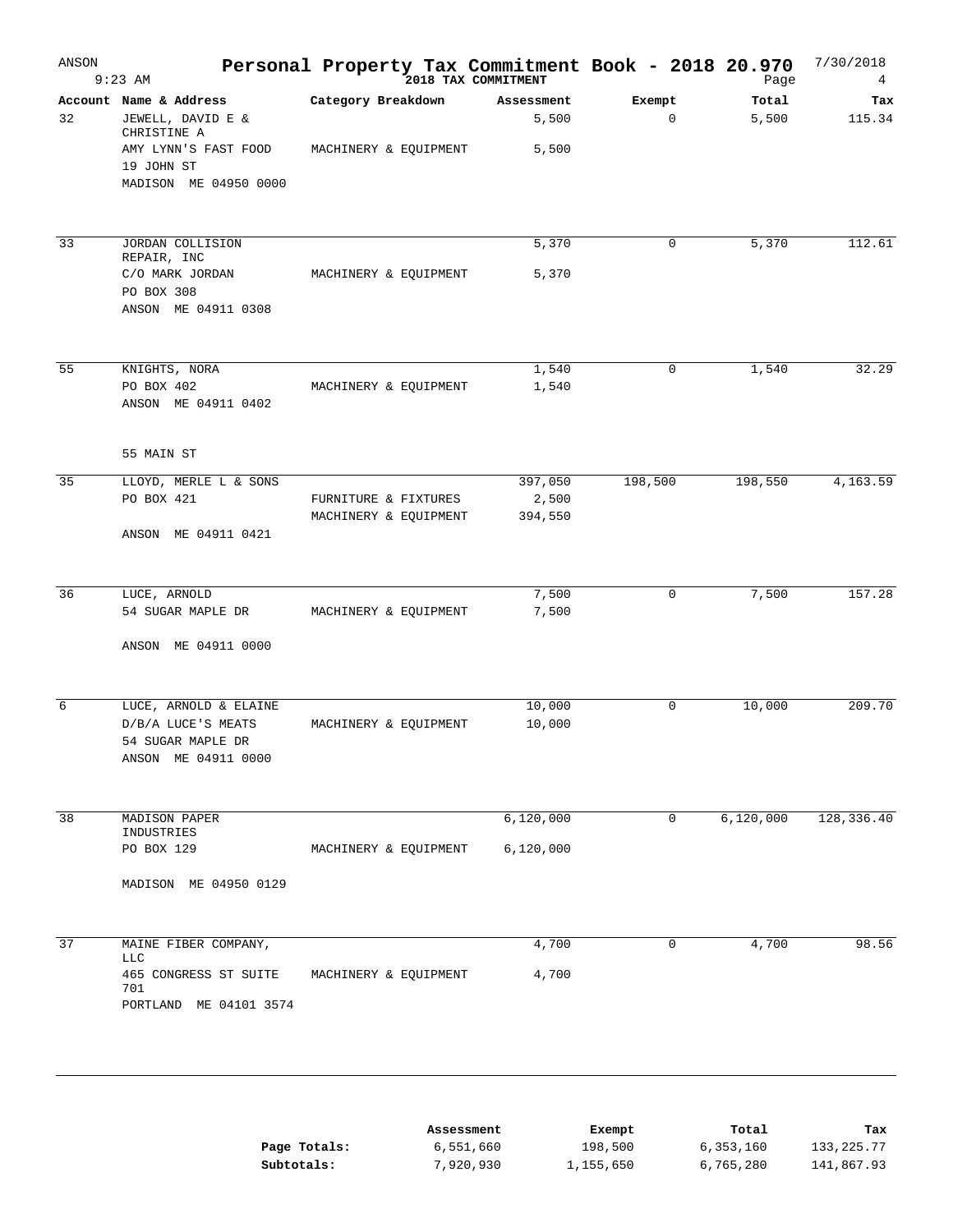| ANSON | $9:23$ AM                               | Personal Property Tax Commitment Book - 2018 20.970 | 2018 TAX COMMITMENT |             | Page      | 7/30/2018<br>5 |
|-------|-----------------------------------------|-----------------------------------------------------|---------------------|-------------|-----------|----------------|
|       | Account Name & Address                  | Category Breakdown                                  | Assessment          | Exempt      | Total     | Tax            |
| 40    | MANZER, CHARLES A<br>119 QUINCY WOOD RD | MACHINERY & EQUIPMENT                               | 1,500<br>1,500      | 0           | 1,500     | 31.46          |
|       |                                         |                                                     |                     |             |           |                |
|       | ANSON ME 04911                          |                                                     |                     |             |           |                |
| 41    | MATTINGLY PRODUCTS                      |                                                     | 638,500             | 128,500     | 510,000   | 10,694.70      |
|       | COMPANY<br>PO BOX 105                   | MACHINERY & EQUIPMENT                               | 638,500             |             |           |                |
|       |                                         |                                                     |                     |             |           |                |
|       | NORTH ANSON ME 04958<br>0105            |                                                     |                     |             |           |                |
|       | 25 SOLON RD                             |                                                     |                     |             |           |                |
| 43    | MD CONSTRUCTION                         |                                                     | 1,400               | 0           | 1,400     | 29.36          |
|       | MURRAY/DAIGLE                           | MACHINERY & EQUIPMENT                               | 1,400               |             |           |                |
|       | PO BOX 284                              |                                                     |                     |             |           |                |
|       | MADISON ME 04950 0284                   |                                                     |                     |             |           |                |
| 45    | MELLOWS, HENRY R &                      |                                                     | 12,850              | 0           | 12,850    | 269.46         |
|       | SHIRLEY A<br>209 PEASE HILL RD          | MACHINERY & EQUIPMENT                               | 12,850              |             |           |                |
|       |                                         |                                                     |                     |             |           |                |
|       | ANSON ME 04911 0000                     |                                                     |                     |             |           |                |
| 50    | MOORE, WILLIAM L &                      |                                                     | 50,000              | 0           | 50,000    | 1,048.50       |
|       | HELEN A                                 |                                                     |                     |             |           |                |
|       | 302 WEST MILLS RD                       | MACHINERY & EQUIPMENT                               | 50,000              |             |           |                |
|       | ANSON ME 04911 0000                     |                                                     |                     |             |           |                |
| 52    | NELSON, BRETT                           |                                                     | 4,250               | 0           | 4,250     | 89.12          |
|       | 562 HORSEBACK RD                        | MACHINERY & EQUIPMENT                               | 4,250               |             |           |                |
|       |                                         |                                                     |                     |             |           |                |
|       | ANSON ME 04911                          |                                                     |                     |             |           |                |
| 53    | NELSON, BYRON E                         |                                                     | 5,000               | $\mathbf 0$ | 5,000     | 104.85         |
|       | PO BOX 178                              | MACHINERY & EQUIPMENT                               | 5,000               |             |           |                |
|       | MADISON ME 04950                        |                                                     |                     |             |           |                |
|       |                                         |                                                     |                     |             |           |                |
| 57    | NORTH ANSON ELECTRIC                    |                                                     | 1,300               | 0           | 1,300     | 27.26          |
|       | TURNER, GERALD H                        | FURNITURE & FIXTURES                                | 130                 |             |           |                |
|       | PO BOX 35                               | MACHINERY & EQUIPMENT                               | 1,170               |             |           |                |
|       | NORTH ANSON ME 04958<br>0035            |                                                     |                     |             |           |                |
|       |                                         |                                                     |                     |             |           |                |
|       |                                         | Assessment                                          |                     | Exempt      | Total     | Tax            |
|       |                                         | Page Totals:<br>714,800                             |                     | 128,500     | 586,300   | 12,294.71      |
|       |                                         | Subtotals:<br>8,635,730                             |                     | 1,284,150   | 7,351,580 | 154, 162.64    |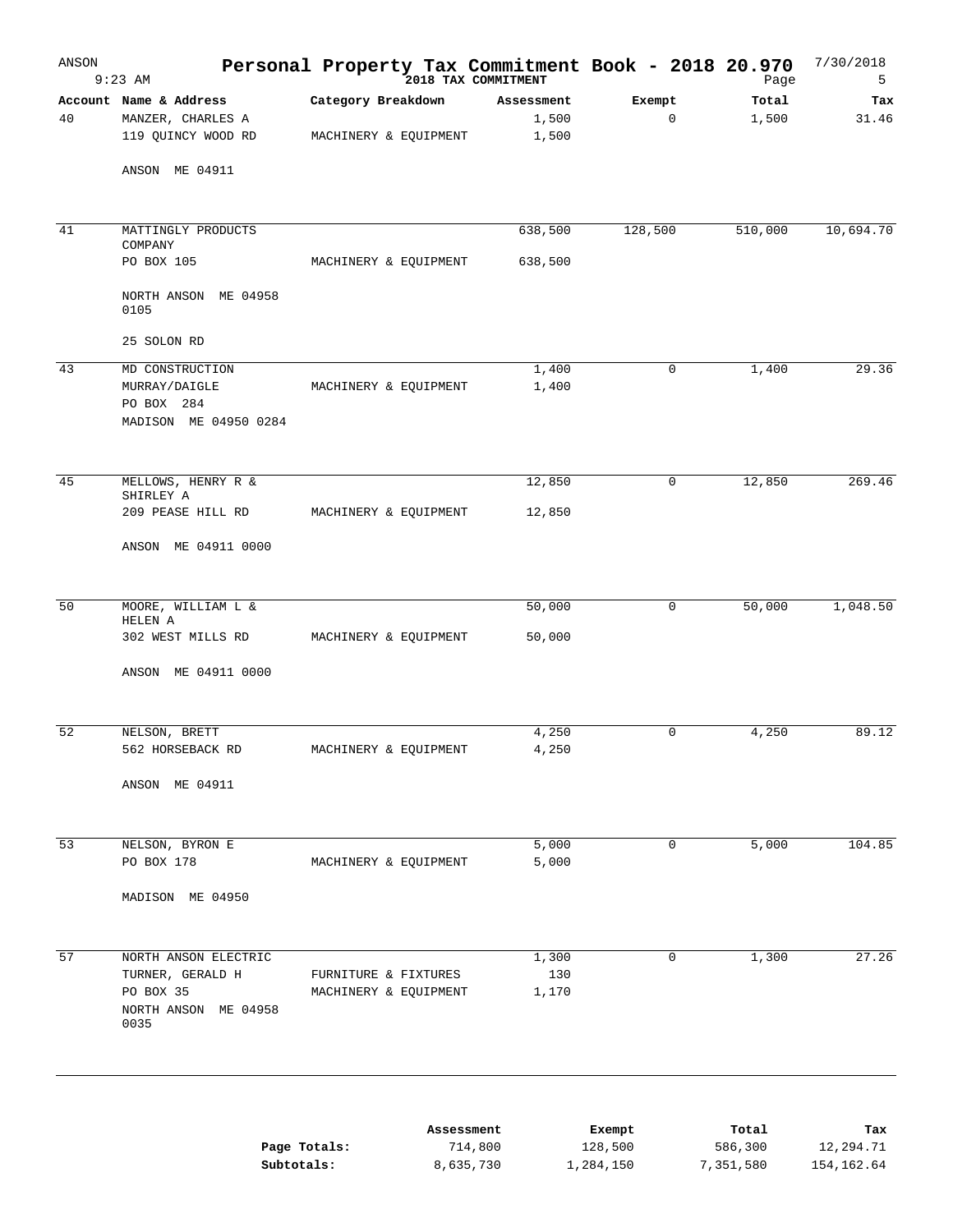| ANSON | $9:23$ AM                                                                                                               | Personal Property Tax Commitment Book - 2018 20.970 | 2018 TAX COMMITMENT            |             | Page            | 7/30/2018<br>6 |
|-------|-------------------------------------------------------------------------------------------------------------------------|-----------------------------------------------------|--------------------------------|-------------|-----------------|----------------|
| 56    | Account Name & Address<br>NORTH ANSON LAUNDROMAT<br>C/O VALARIE PINKHAM<br>131 SMITH RD<br>ANSON ME 04911 0000          | Category Breakdown<br>MACHINERY & EQUIPMENT         | Assessment<br>10,750<br>10,750 | Exempt<br>0 | Total<br>10,750 | Tax<br>225.43  |
| 59    | NORTH ANSON MACHINE CO<br>EDWIN HATHEWAY<br>PO BOX 306<br>NORTH ANSON ME 04958<br>0306                                  | MACHINERY & EQUIPMENT                               | 6,930<br>6,930                 | $\mathbf 0$ | 6,930           | 145.32         |
| 90    | NORTHERN LEASING<br>SYSTEMS, INC.<br>ATTN: TAX DEPT.<br>7303 SE LAKE ROAD<br>PORTLAND OR 97267                          | FURNITURE & FIXTURES                                | 800<br>800                     | 0           | 800             | 16.78          |
| 30    | PINKHAM, SAMUEL &<br>VALARIE<br>D/B/A PINKHAM'S ELM<br>STREET MARKET<br>131 SMITH RD<br>ANSON ME 04911 0000             | MACHINERY & EQUIPMENT                               | 7,150<br>7,150                 | 0           | 7,150           | 149.94         |
| 66    | PITNEY BOWES GLOBAL<br>FIN. SVCS LLC<br>5310 CYPRESS CENTER DR, MACHINERY & EQUIPMENT<br>STE 110<br>TAMPA FL 33609 0000 |                                                     | 1,400<br>1,400                 | 1,400       | $\mathbf 0$     | 0.00           |
| 93    | PITNEY BOWES INC.<br>5310 CYPRESS CENTER DR,<br>STE 110<br>TAMPA FL 33609                                               | MACHINERY & EQUIPMENT                               | 1,450<br>1,450                 | 1,450       | $\mathsf 0$     | 0.00           |
| 101   | PROG LEASING, LLC<br>PO BOX 2437<br>SMYRNA GA 30081 2437                                                                | COMPUTER EQUIPMENT                                  | 1,600<br>1,600                 | 1,600       | 0               | 0.00           |

|              | Assessment | Exempt    | Total     | Tax        |
|--------------|------------|-----------|-----------|------------|
| Page Totals: | 30,080     | 4,450     | 25,630    | 537.47     |
| Subtotals:   | 8,665,810  | 1,288,600 | 7,377,210 | 154,700.11 |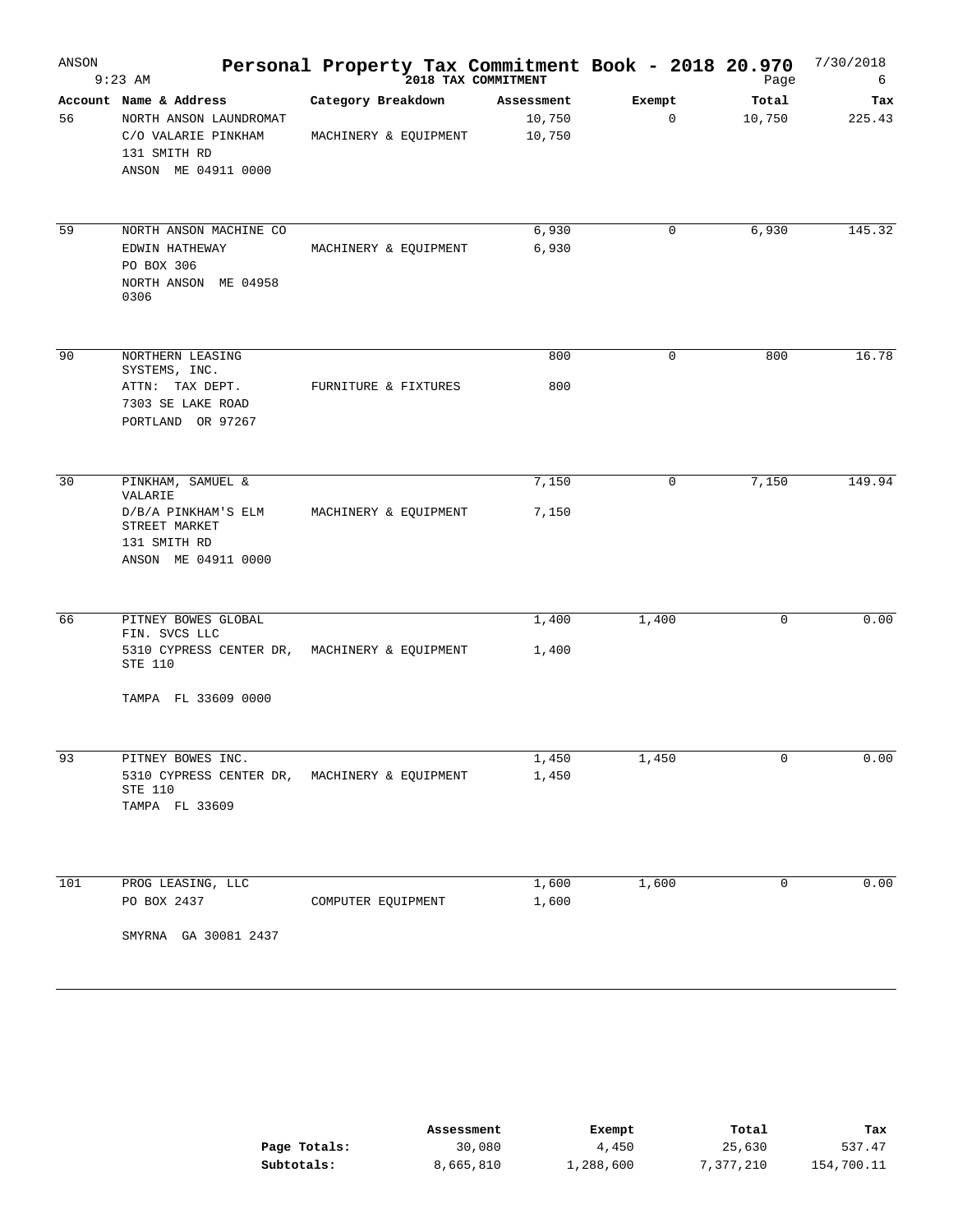| ANSON | $9:23$ AM                                                                                                                                 | Personal Property Tax Commitment Book - 2018 20.970<br>2018 TAX COMMITMENT |                              |                       | Page           | 7/30/2018<br>7 |
|-------|-------------------------------------------------------------------------------------------------------------------------------------------|----------------------------------------------------------------------------|------------------------------|-----------------------|----------------|----------------|
| 69    | Account Name & Address<br>SCIENTIFIC GAMES INT'L,<br><b>INC</b><br>C/O RYAN, LLC<br>PO BOX 4900 - DEPT 315<br>SCOTTSDALE AZ 85261<br>4900 | Category Breakdown<br>COMPUTER EQUIPMENT                                   | Assessment<br>1,400<br>1,400 | Exempt<br>$\mathbf 0$ | Total<br>1,400 | Tax<br>29.36   |
| 74    | SOMERSET TELEPHONE CO.<br>525 JUNCTION RD<br>MADISON WI 53717 0000                                                                        | MACHINERY & EQUIPMENT                                                      | 373,800<br>373,800           | 0                     | 373,800        | 7,838.59       |
| 73    | SPOONER, DEREK<br>418 RIVER RD<br>NORTH ANSON ME 04958<br>0000                                                                            | MACHINERY & EQUIPMENT                                                      | 16,580<br>16,580             | $\mathbf 0$           | 16,580         | 347.68         |
| 100   | THE COCA-COLA COMPANY<br>ATTN: PROPERTY TAX DEPT MACHINERY & EQUIPMENT<br>PO BOX 4440<br>BRANDON FL 33509 4440                            |                                                                            | 13,340<br>13,340             | 0                     | 13,340         | 279.74         |
| 67    | TIME WARNER CABLE<br>INTERNET LLC<br>C/O TIME WARNER CABLE<br>TAX DEPT<br>PO BOX 7467<br>CHARLOTTE NC 28241<br>7467                       | MACHINERY & EQUIPMENT                                                      | 80,060<br>80,060             | 0                     | 80,060         | 1,678.86       |
| 26    | TIME WARNER CABLE<br>NORTHEAST LLC<br>ATTN: PROPERTY TAX<br>DEPT<br>PO BOX 7467<br>CHARLOTTE NC 28241<br>7467<br>272 CAMPGROUND RD        | MACHINERY & EQUIPMENT                                                      | 946,090<br>946,090           | 0                     | 946,090        | 19,839.51      |
| 75    | US BANK NATIONAL<br>ASSOCIATION<br>1310 MADRID STREET<br>MARSHALL MN 56258                                                                | COMPUTER EQUIPMENT                                                         | 5,800<br>5,800               | 5,800                 | 0              | 0.00           |

|              | Assessment | Exempt    | Total     | Tax        |
|--------------|------------|-----------|-----------|------------|
| Page Totals: | 1,437,070  | 5,800     | 1,431,270 | 30,013.74  |
| Subtotals:   | 10,102,880 | 1,294,400 | 8,808,480 | 184,713.85 |